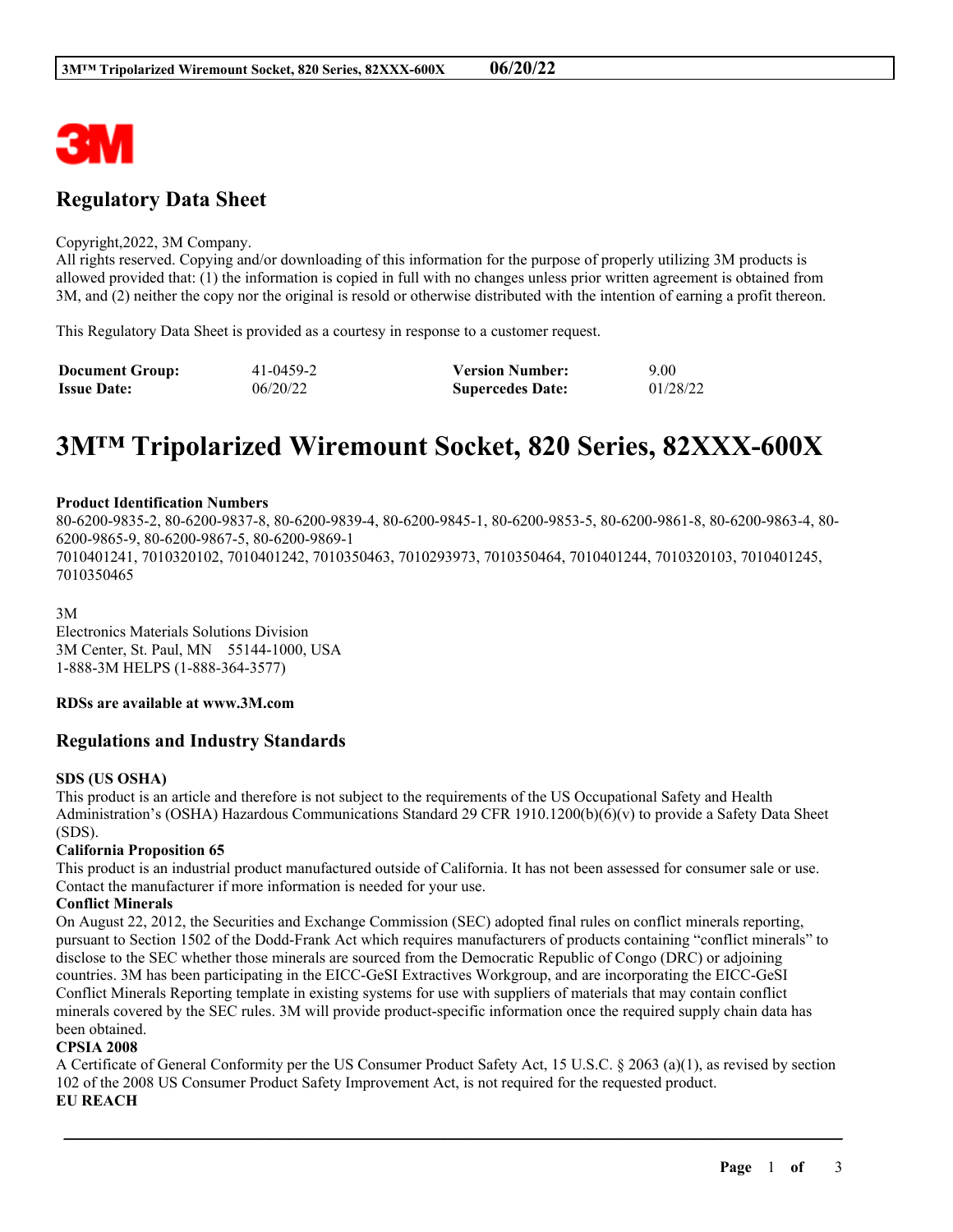Substances listed in Annex XIV of Regulation No 1907/2006 of the European Parliament and the Council concerning the Registration, Evaluation, Authorization and Restriction of Chemicals (REACH) are not intentionally added to this product. **EU REACH**

Substances listed in Annex XVII of Regulation No 1907/2006 of the European Parliament and the Council concerning the Registration, Evaluation, Authorization and Restriction of Chemicals (REACH) are not intentionally added to this product. **EU REACH**

This product is an article, without intended release of a chemical substance, under the Regulation No 1907/2006 of the European Parliament and the Council concerning the Registration, Evaluation, Authorisation and Restriction of Chemicals (REACH) (refer to REACH, Article 3(3)). It is not a chemical preparation. Therefore, it is not subject to the (pre)-registration or the registration process. It does not require a safety data sheet.

#### **EU REACH**

This product, including any article that the product is composed of, does contain at greater than 0.1% by weight a Substance of Very High Concern (SVHC) substance identified according to Article 59.1 of Regulation No 1907/2006 of the European Parliament and the Council concerning the Registration, Evaluation, Authorisation and Restriction of Chemicals (REACH), per listing of candidates and Annex XIV. This declaration reflects the substances on the candidate SVHC list, effective June 2022. Refer to SDS or comment for identification of SVHC(s). *This product family contains >1000 ppm lead (CAS# 7439- 92-1) in the terminal plating of the contact pins.*

#### **EU RoHS**

This product contains a substance or substances that are present above the maximum concentration values (MCVs) set under EU Directive 2011/65/EU (RoHS recast/RoHS 2), as stated in Annex II to that directive. This means that the product contains one or more of the following substances above the following MCVs in one or more homogeneous materials within this product: (a) above 0.1% (by weight) for lead, mercury, hexavalent chromium, polybrominated biphenyls and/or polybrominated diphenyl ethers; and/or (b) above 0.01% (by weight) for cadmium. *This product family contains >1000 ppm lead (CAS# 7439-92-1) in the terminal plating of the contact pins.*

#### **EU RoHS Phthalates**

This product does not exceed the maximum concentration values (MCVs) for phthalates set under EU Directive 2011/65/EU (RoHS recast/RoHS 2), as amended by EU 2015/863, which applies to finished EEE after July 22, 2019 for Category 1-7, 10- 11 products and after July 22, 2021 for Category 8 and 9 products. This means that each of the homogeneous materials within this product does not exceed the MCV of 0.1% (by weight) for each of the following phthalates: DEHP, BBP, DBP, and DIBP.

#### **Sustainability and 3M**

Go to www.3M.com/sustainability to learn about 3M's programs. 3M is a signatory of the United Nations Global Compact (UNGC).

#### **Sustainability and 3M's Code of Conduct**

Go to www.3M.com/businessconduct

#### **TSCA Section 6**

This product is not known to contain 2,4,6-Tri-tert-butylphenol (CAS 732-26-3). **TSCA Section 6** This product is not known to contain Decabromodiphenyl Ether (Deca-BDE) (CAS 1163-19-5). **TSCA Section 6** This product is not known to contain Hexachlorobutadiene (HCBD) (CAS 87-68-3). **TSCA Section 6** This product is not known to contain Pentachlorothiophenol (PCTP) (CAS 133-49-3). **TSCA Section 6** This product is not known to contain Phenol, isopropylated phosphate (3:1) (PIP (3:1)) (CAS 68937-41-7).

### **Chemicals and/or Compounds of Interest**

**Asbestos** : Not intentionally added. **Ozone Depleting Chemicals (ODCs)** : Not intentionally added. **Radioactive Substance** : Not intentionally added.

Disclaimers: The information provided in this document related to material content represents 3M's knowledge and belief, which may be based in whole or in part on information provided by suppliers to 3M. This is intended to answer commonly asked questions about 3M products and is not intended to be a comprehensive listing of all substances that may be of interest or that may be regulated in this or other 3M products, nor is it intended to be a comprehensive summary of any and all regulations that may apply to this product. Where substances are listed, their listing does not infer or constitute a judgment as to their

\_\_\_\_\_\_\_\_\_\_\_\_\_\_\_\_\_\_\_\_\_\_\_\_\_\_\_\_\_\_\_\_\_\_\_\_\_\_\_\_\_\_\_\_\_\_\_\_\_\_\_\_\_\_\_\_\_\_\_\_\_\_\_\_\_\_\_\_\_\_\_\_\_\_\_\_\_\_\_\_\_\_\_\_\_\_\_\_\_\_